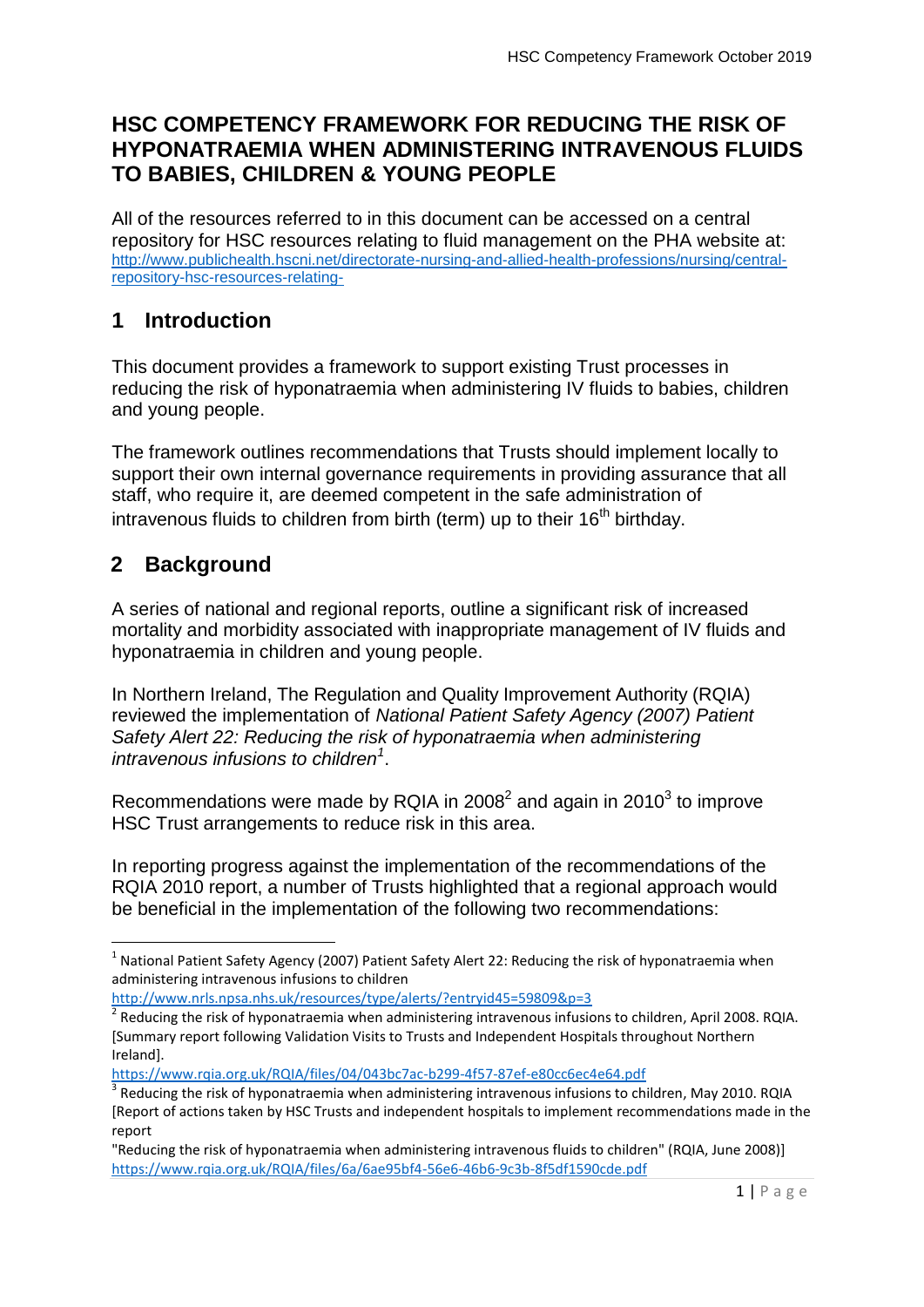- Development of a competency assessment tool on the administration of intravenous fluids; and
- Training and assessment of staff in the administration of intravenous fluids to children.

In order to harmonise practice and to ensure that training is consistent across HSC Trusts, the Chief Medical Officer asked the PHA to form a Cross Trust Task and Finish Group to address these recommendations, provide advice and share regional learning across Trusts in Northern Ireland.

A Competency Framework was developed by the group in consultation with internal and external stakeholders to ensure consistency of approach in the implementation of RQIA recommendations. The framework, which was initially circulated in 2013, has been regularly reviewed and updated.

In the interim, the National Institute for Health and Care Excellence (NICE) has also published guidance on Intravenous fluid therapy in children and young people in hospital NICE guideline [NG29] (December 2015)<sup>4</sup>. All hyponatraemia educational resources developed to reduce the risk of harm due to hyponatraemia in Northern Ireland have been adapted to take account of NG29.

# **3 Scope of the Framework**

This Framework applies to all staff working in HSC Trusts who may be involved in the prescription, administration, monitoring and review of intravenous infusions to children from birth (term) up to their 16th birthday. Staff will include registered nurses, medical practitioners, midwives, pharmacists, agency and locum staff, and operating department assistants.

This framework will be reviewed again in October 2021, or earlier in light of relevant new guidance being published in the interim.

### **4 Professional Responsibility**

All registered professional staff are required to work only within the scope of their professional practice. Individual practice should be informed and limited by the accountable practitioner's own knowledge and competence. This instruction is reflected in the regulations of individual professional bodies.

**All registered professional staff involved in the care, assessment and clinical management of children must ensure that their practice in relation to the provision of intravenous fluids meets the knowledge and competency standards set out in this document and the training requirements of their individual Trust.**

-

<sup>4</sup> <https://www.nice.org.uk/guidance/ng29>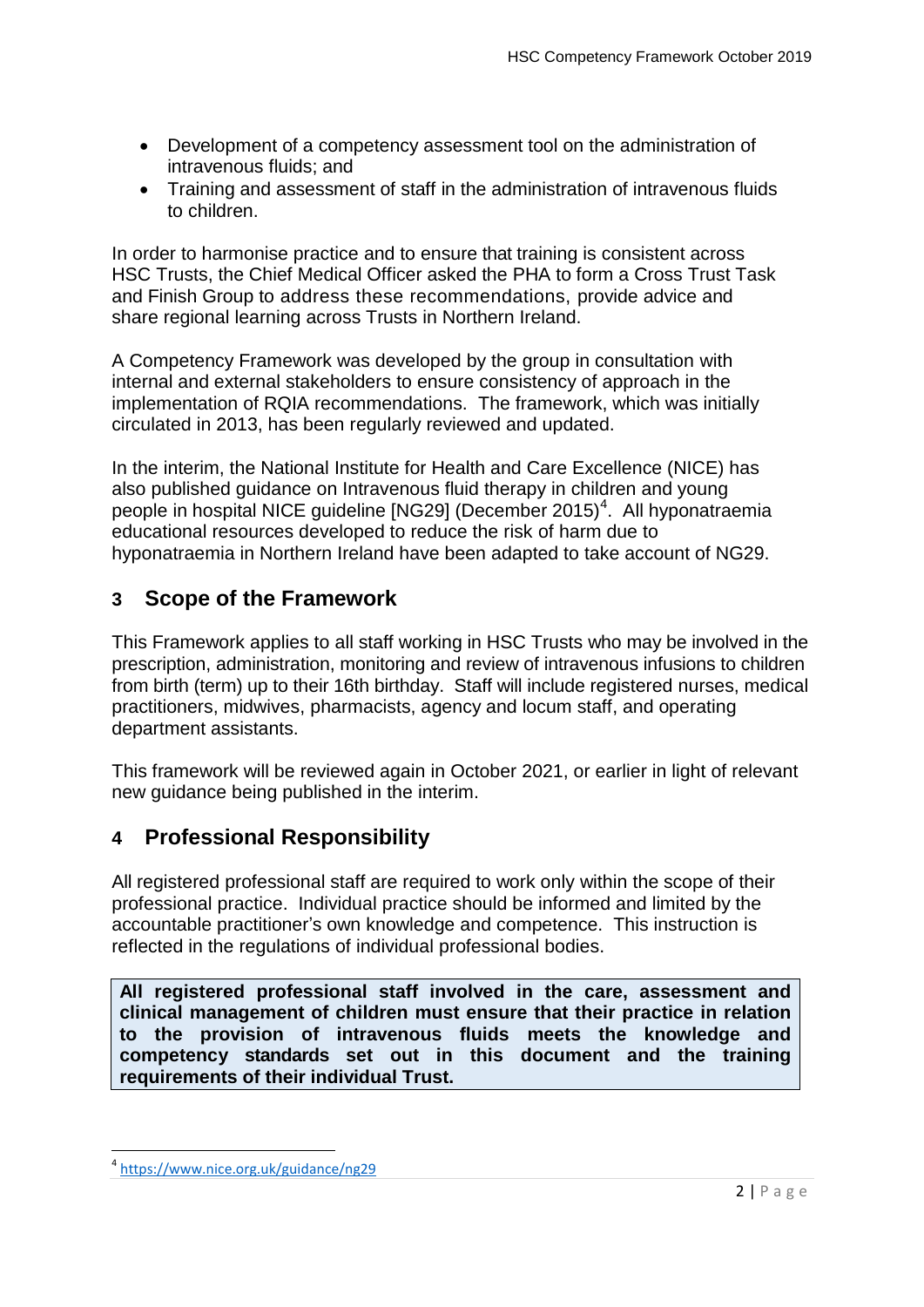The requirements and responsibilities of individuals and Trusts are outlined in section 6.

#### **5 Policy and guidance documentation in Northern Ireland to support reducing risk of harm due to hyponatraemia**

This competency framework has been developed to support Trusts in providing assurance that all relevant Trust staff are aware of their responsibilities and adhere to recommended clinical procedures in relation to the prescription, administration, monitoring and review of intravenous fluids, including hypotonic infusions.

All documents and resources within this framework are available on a Central repository for HSC resources relating to hyponatraemia at: [http://www.publichealth.hscni.net/directorate-nursing-and-allied-health](http://www.publichealth.hscni.net/directorate-nursing-and-allied-health-professions/nursing/central-repository-hsc-resources-relating-)[professions/nursing/central-repository-hsc-resources-relating-](http://www.publichealth.hscni.net/directorate-nursing-and-allied-health-professions/nursing/central-repository-hsc-resources-relating-)

Policy and guidance in Northern Ireland to support reducing the risk of harm from hyponatraemia includes:

5.1 National Patient Safety Agency (2007) Patient Safety Alert 22: Reducing the risk of hyponatraemia when administering intravenous infusions to children<sup>[1](#page-0-0)</sup>.

RQIA recommended specific actions for Trusts to take in response to the NPSA Patient Safety Alert 22 (table 1) and also reported on their implementation<sup>[2,](#page-0-1) [3](#page-0-2)</sup>.

Trusts were required to:

- $\triangleright$  Remove sodium chloride 0.18% with glucose 4% intravenous infusions from stock and general use in areas that treat babies, children and young people. Suitable alternatives must be available. Availability of these intravenous infusions should be restricted to critical care and specialist wards such as renal, liver and cardiac units;
- $\triangleright$  Produce and disseminate clinical guidelines for the fluid management of paediatric patients. These should give clear recommendations for fluid selection, and clinical and laboratory monitoring. Within Northern Ireland these clinical guidelines are specifically those issued by the Department of Health NI (Wall Charts 5.3 and 5.4);
- $\triangleright$  Provide adequate training and supervision for all staff involved in prescribing and administration of intravenous infusions for children and young people (outlined in section A and B);
- $\triangleright$  Reinforce safer practice by reviewing and improving the design of existing intravenous fluid prescriptions and fluid balance charts for children and young people (5.5);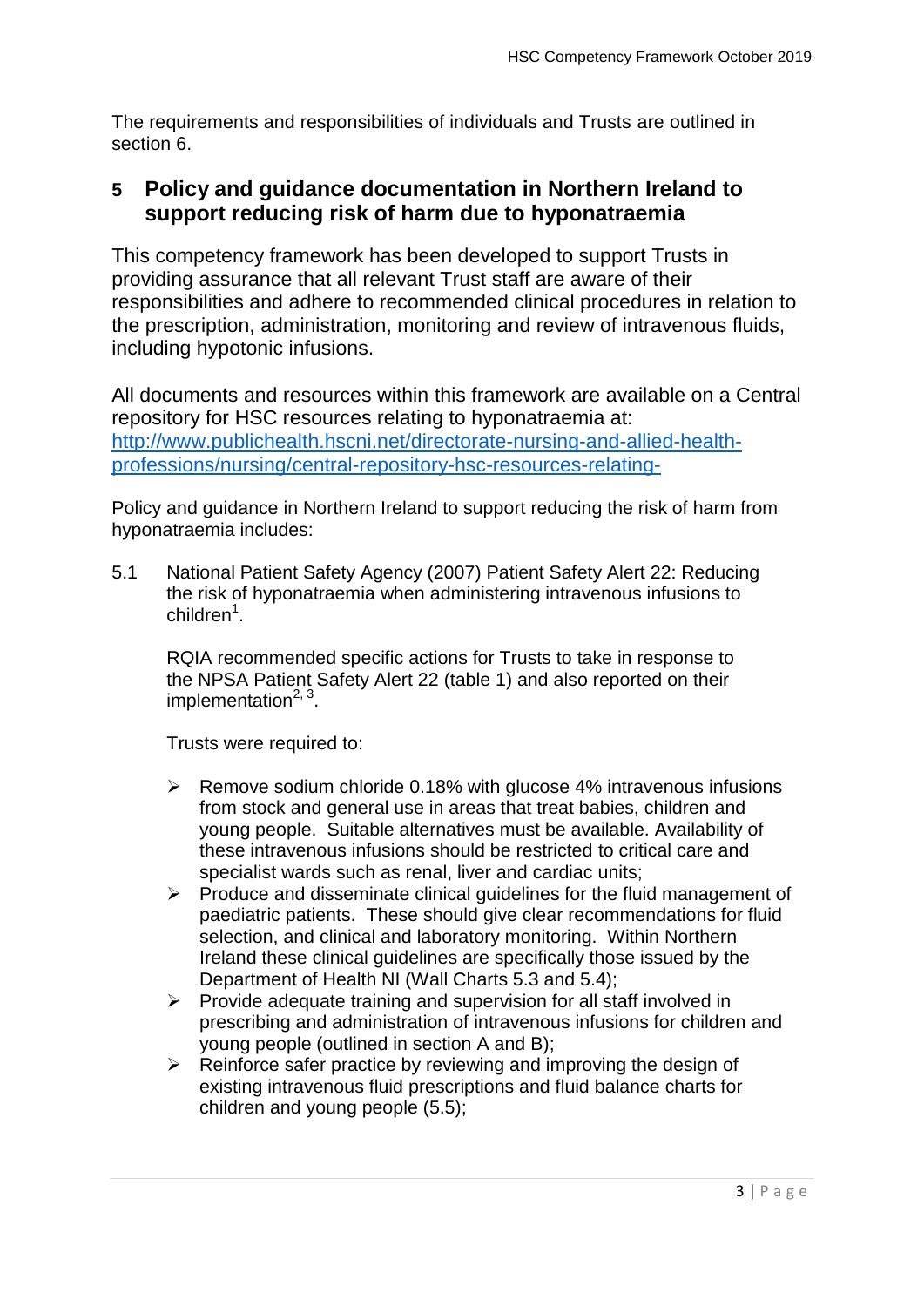- $\triangleright$  Promote the reporting of hospital acquired hyponatraemia incidents via local risk management reporting systems. Implement an audit programme to ensure NPSA recommendations and local procedures are being adhered to. In NI, the Paediatric Intravenous Fluid Audit Implementation Tool (PIVFAIT) has been implemented.
- 5.2 Intravenous fluid therapy in children and young people in hospital NICE guideline [NG29]<sup>5</sup> (December 2015).
- 5.3 Parenteral Fluid Therapy for Children and Young People (Aged over 4 weeks and under 16 years). Wallchart - Updated February 2017.
- 5.4 Parenteral Fluid Therapy for Term Neonates (Up To 4 Weeks of Age). Wallchart - February 2017.
- 5.5 Daily Fluid Balance and Prescription Chart (Child up to 16<sup>th</sup> birthday). Updated February 2017 (includes term neonates).

Updated guidance was endorsed by the Department of Health and two letters to Trusts and relevant bodies were issued:

Circular reference:

- HSS(MD) 16/2017, issued 6 September, 2017
- HSC (SQSD) (NICE NG29) 24/17, issued 20 June 2017

A number of resources are also provided to support knowledge, training and implementation of guidance including:

- PowerPoint presentation on Paediatric Fluid Balance & Prescription Chart
- Online Assessment on Paediatric Fluid Balance & Prescription Chart
- Additional guidance on use of the Paediatric Fluid Balance & Prescription Charts
- Guidance on how to prescribe intravenous medicine infusions on a medicines kardex and/or daily fluid balance & prescription sheet
- Clinical e-learning case studies to support knowledge and understanding
- Access to the BMJ e-learning module Reducing the risk of hyponatraemia when administering IV fluids to children
- An audit tool for Trusts to use in monitoring compliance (Paediatric intravenous Fluid Audit Implementation Tool - PIVFAIT)

**It is the responsibility of individual Trusts to ensure all Trust local policies are updated to reflect any new or updated guidance.**

-

<sup>5</sup> https://www.nice.org.uk/guidance/ng29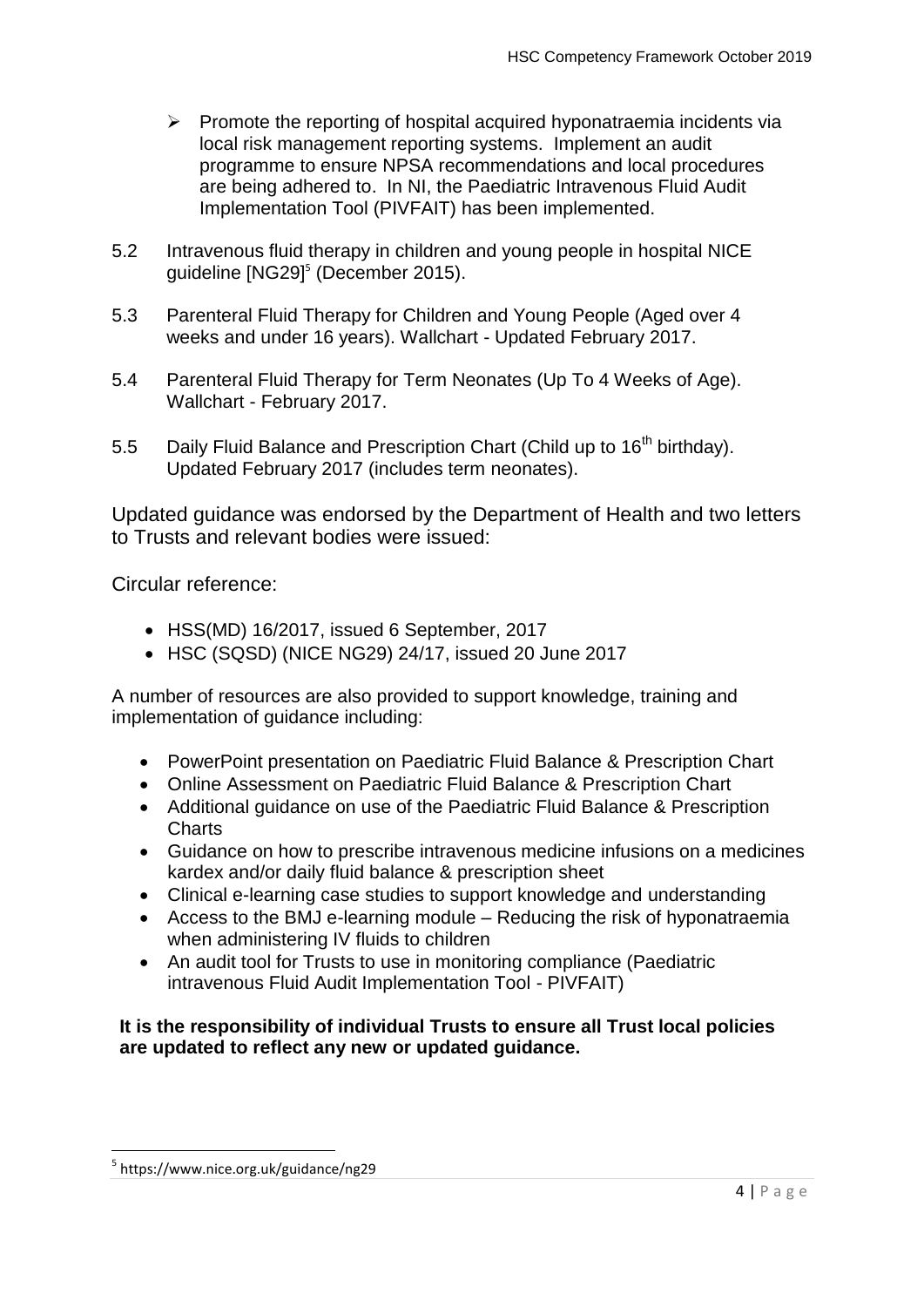## **6 Trust Competency Framework**

#### **Introduction**

Hyponatraemia is an important, avoidable cause of mortality and neurological morbidity in children.

To minimise risks associated with the administration of intravenous fluids to children, including hyponatraemia, **HSC Trusts must ensure that all staff who care for children are aware of and use best practice guidance in relation to the provision of intravenous fluids for children and can demonstrate competence against the requisite knowledge and skills.**

The framework outlines actions for individuals and organisations to ensure that all staff caring for children have the right knowledge and skills to reduce the risk of harm due to hyponatraemia in clinical settings.

The practical administration of intravenous fluids is not covered in this document as Trusts have well established standard operating procedures $^6$  in place to support this aspect of IV fluid administration.

#### **Exemptions:**

This framework may not be applicable in a small number of settings – for example care of the elderly wards. Decisions to exempt staff from training associated with reducing the risk of hyponatraemia should be made on a case by case basis by clinical service leads.

Where individual staff members do not need to undertake training or feel that it is not required, the following declaration may be used for appraisal and governance processes.

*I confirm that I am not required in the course of my practice to administer intravenous fluids to children aged from Birth (term) until the 16th Birthday or to supervise the administration of such fluids, and that where such circumstance exceptionally arises, that I will ensure I obtain advice from colleagues with appropriate expertise.* 

**<sup>.</sup>**  $<sup>6</sup>$  Royal Marsden Manual of Clinical Nursing Procedures, ninth edition, available at:</sup> https://www.rmmonline.co.uk/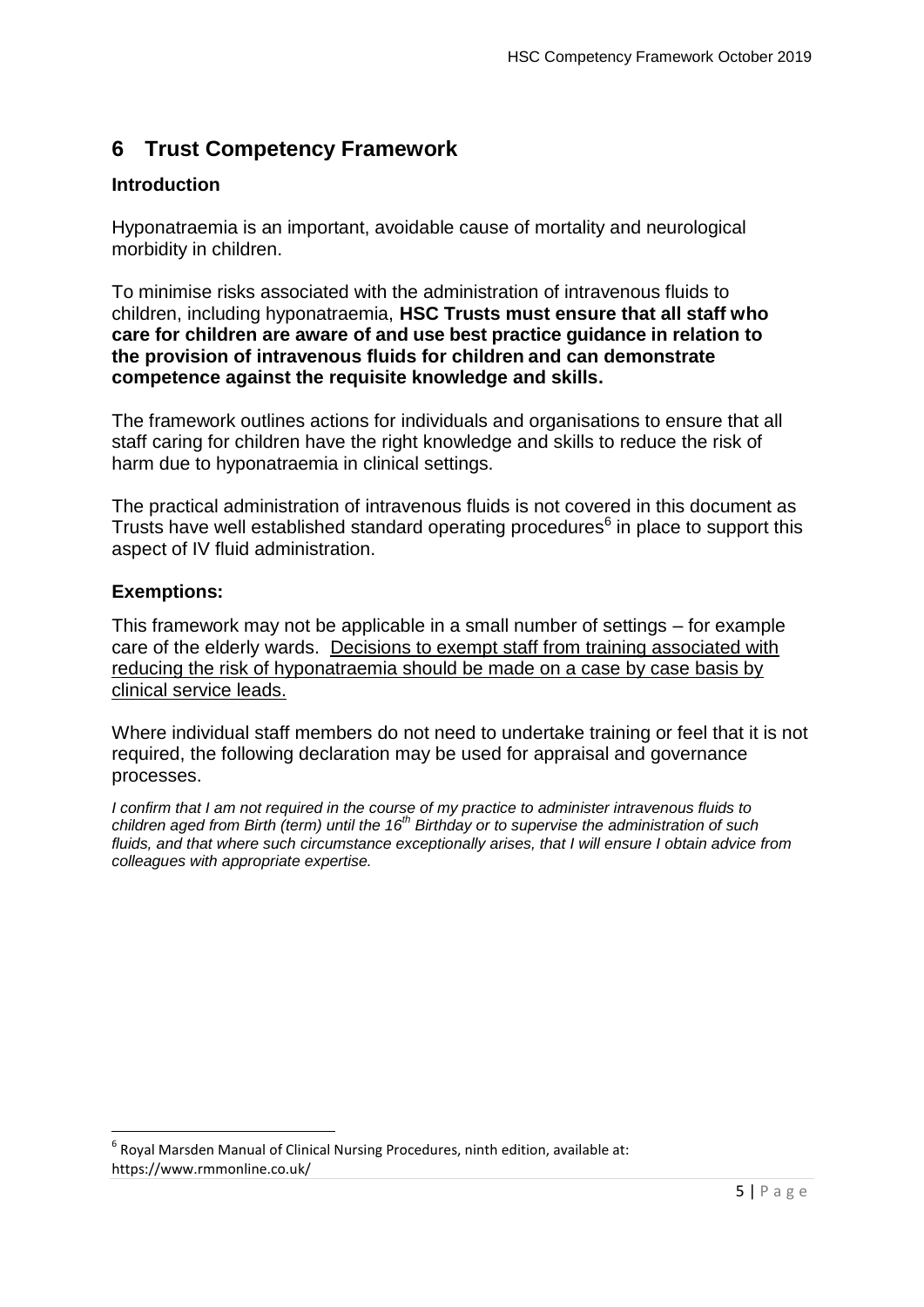| Knowledge and competency framework to reduce the risk of harm associated |
|--------------------------------------------------------------------------|
| with hyponatraemia when administering intravenous infusions to babies,   |
| children and young people.                                               |

| Rationale          | To reduce risk of harm due to hyponatraemia by ensuring that all relevant registered<br>health care staff have the appropriate knowledge and competencies required to safely<br>care for babies, children and young people who need intravenous infusions.<br>All staff involved in the prescribing, administering and monitoring of IV fluids for children<br>need to be both knowledgeable and competent in prescribing IV fluids appropriately and<br>safely.<br>All registered health care professionals involved in caring for children must be able to<br>identify and take appropriate action in instances of inappropriate prescribing.                                                                                                                                                                                                                                                                                                                                                                                                                                                                                                                                                                                                                                                                                                                                                                                                                                                                                                                                     |
|--------------------|-------------------------------------------------------------------------------------------------------------------------------------------------------------------------------------------------------------------------------------------------------------------------------------------------------------------------------------------------------------------------------------------------------------------------------------------------------------------------------------------------------------------------------------------------------------------------------------------------------------------------------------------------------------------------------------------------------------------------------------------------------------------------------------------------------------------------------------------------------------------------------------------------------------------------------------------------------------------------------------------------------------------------------------------------------------------------------------------------------------------------------------------------------------------------------------------------------------------------------------------------------------------------------------------------------------------------------------------------------------------------------------------------------------------------------------------------------------------------------------------------------------------------------------------------------------------------------------|
| Scope<br>Resources | For all staff who may be required to care for children, from birth (term) up to 16th<br>birthday:<br>Medical staff – including foundation, core and specialist trainee staff, consultant<br>❖<br>and career grade staff, locum and agency staff<br>Registered Nurses and Midwives - including agency staff and those working in<br>❖<br>relevant psychiatric wards, paediatric nurses and midwives with the exception of<br>care of the elderly<br>* Registered Pharmacy Staff (except Victoria Pharmaceuticals)<br>❖ Operating department assistants<br>The resources listed in this framework support both the provision of knowledge and tools                                                                                                                                                                                                                                                                                                                                                                                                                                                                                                                                                                                                                                                                                                                                                                                                                                                                                                                                   |
|                    | to support assessment of competence in prescribing to reduce risk of harm due to<br>hyponatraemia.<br>All resources can be accessed at :<br>http://www.publichealth.hscni.net/directorate-nursing-and-allied-health-<br>professions/nursing/central-repository-hsc-resources-relating-<br>BMJ e-learning module – Reducing the risk of hyponatraemia when administering IV<br>$\bullet$<br>fluids to children.<br>The Clinical Education Centre (CEC) which provides in-service education to Nurses<br>$\bullet$<br>and AHPs employed in the five Health & Social Care Trusts also runs the following<br>course for nurses: Fluid Management in Children and Young People from birth<br>(term) up to 16th Birthday. CEC email: enquiries@cec.hscni.net<br>PowerPoint presentation on Paediatric Fluid Balance & Prescription Charts.<br>Online Assessment on Paediatric Fluid Balance & Prescription Charts.<br>$\bullet$<br>Additional guidance on use of the Paediatric Fluid Balance & Prescription Charts.<br>$\bullet$<br>Guidance on how to prescribe intravenous medicine infusions on a medicines<br>$\bullet$<br>kardex and/or daily fluid balance & prescription sheet.<br>Case studies (2 medical, 2 surgical and 1 neonatal). Case studies have been<br>$\bullet$<br>developed by clinical staff in Northern Ireland to enhance individual assessment of<br>knowledge and understanding of the concepts covered within the BMJ e-learning<br>module and Daily Fluid Balance and Prescription Chart (Child up to 16 <sup>th</sup> birthday -<br>includes term neonates). |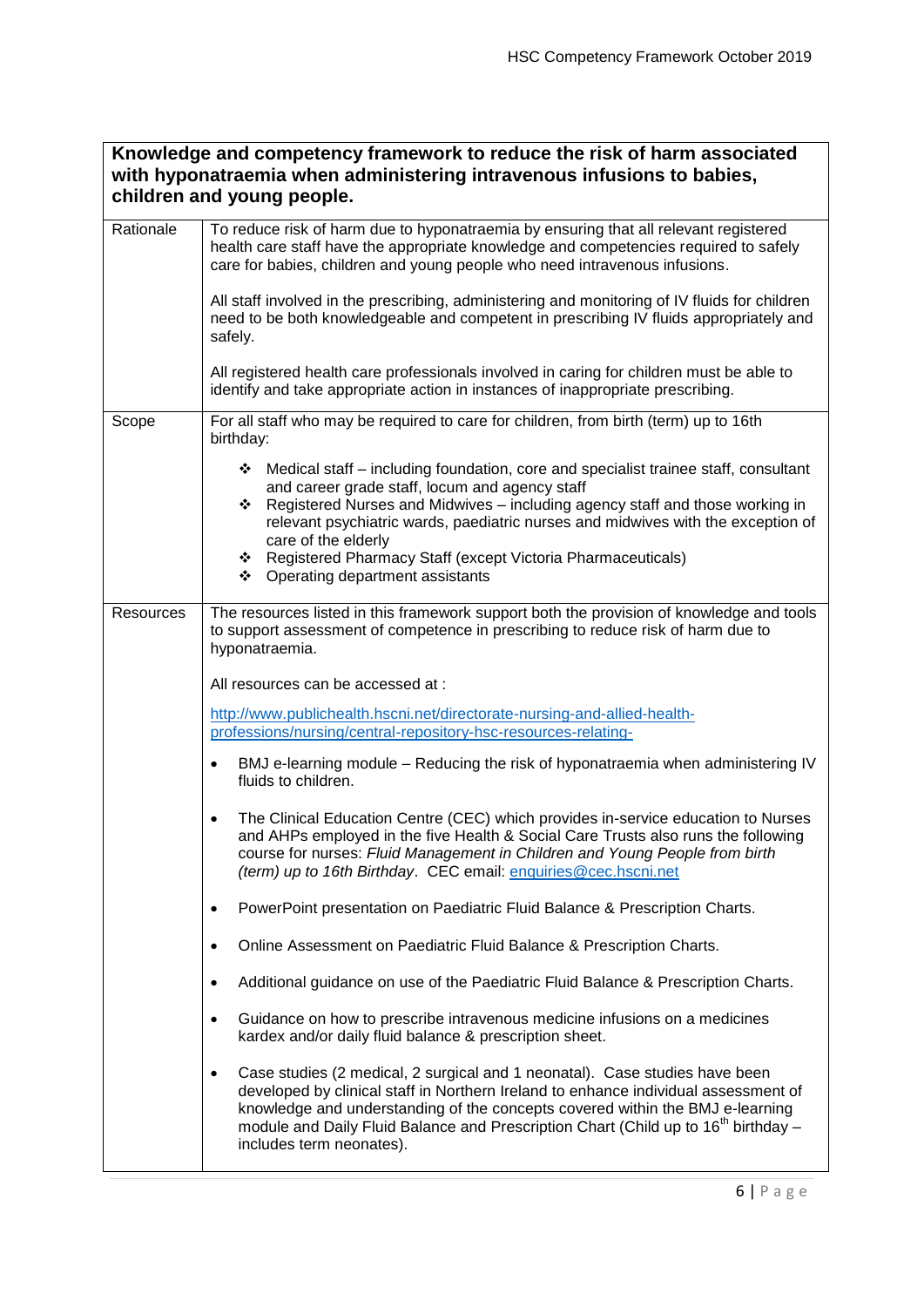|              | DoH Wall Chart - Updated February 2017 - PARENTERAL FLUID THERAPY FOR<br>$\bullet$<br>TERM NEONATES (UP TO 4 WEEKS OF AGE) BEING NURSED IN AN ACUTE<br>SETTING.                                                                                                                                                                                                              |
|--------------|------------------------------------------------------------------------------------------------------------------------------------------------------------------------------------------------------------------------------------------------------------------------------------------------------------------------------------------------------------------------------|
|              | DoH Wall Chart - Updated February 2017 - PARENTERAL FLUID THERAPY FOR<br>$\bullet$<br>CHILDREN AND YOUNG PEOPLE (AGED OVER 4 WEEKS AND UNDER 16<br>YEARS).                                                                                                                                                                                                                   |
|              | Daily Fluid Balance and Prescription Chart (Child up to 16th birthday). Updated<br>$\bullet$<br>February 2017 (includes term neonates).                                                                                                                                                                                                                                      |
|              | Regional Policy for the administration of intravenous fluids to children aged from<br>$\bullet$<br>birth (term) until their 16 <sup>th</sup> birthday: Reducing the risk of harm due to hyponatraemia,<br>HSC Guidance, October 2019.                                                                                                                                        |
| Actions for  | What training? Who needs to do it? When does it need to be done & Documented?                                                                                                                                                                                                                                                                                                |
| individuals: | <b>What:</b>                                                                                                                                                                                                                                                                                                                                                                 |
|              | A. Review Power Point presentation on Paediatric Fluid Balance & Prescription Charts<br>and complete online assessment. Staff should also participate in any local Trust<br>training associated with the use of Daily Fluid Balance and Prescription Charts (Child<br>from birth (term) up to 16th birthday.                                                                 |
|              | B. Complete online BMJ e-learning module.                                                                                                                                                                                                                                                                                                                                    |
|              | C. Provide evidence of completion of at least 2 prescribing case studies pertinent to<br>their field of practice using the Daily Fluid Balance and Prescription Chart (Child from<br>birth (term) up to 16th birthday). Ideally the completion of these case studies should<br>take place close to completion of BMJ module to enhance learning and assess<br>understanding. |
|              | Staff must ensure that their prescribing practice is in line with DoH Guideline (Wall<br>Charts). Relevant staff must be supervised in the management of intravenous infusions<br>in children and young people until their training and induction is complete and<br>competence demonstrated.                                                                                |
|              | Who: (training required as above)                                                                                                                                                                                                                                                                                                                                            |
|              | Medical – consultant and career grade staff (complete A, B and C)                                                                                                                                                                                                                                                                                                            |
|              | <b>Medical - Trainees</b><br>٠                                                                                                                                                                                                                                                                                                                                               |
|              | Foundation years 1 and 2 (complete A, B and C).<br>$\circ$                                                                                                                                                                                                                                                                                                                   |
|              | Core and specialist trainees (complete A, B and C)<br>$\circ$                                                                                                                                                                                                                                                                                                                |
|              | Medical - Locum and Agency staff<br>$\bullet$                                                                                                                                                                                                                                                                                                                                |
|              | Contracted and non-contracted agency workers are required as a<br>$\circ$<br>minimum to have successfully completed the e-BMJ module (part B)<br>within the past 3 years.                                                                                                                                                                                                    |
|              | Agency or locum staff working within HSC Trusts for more than one<br>$\circ$<br>month should complete all aspects of training (A, B and C) in line with<br>requirements with other medical staff.                                                                                                                                                                            |
|              | Registered Nurses and Midwives - including those working in relevant psychiatric<br>$\bullet$<br>wards, paediatric nurses and midwives with the exception of care of the elderly<br>(complete A, B and C).                                                                                                                                                                   |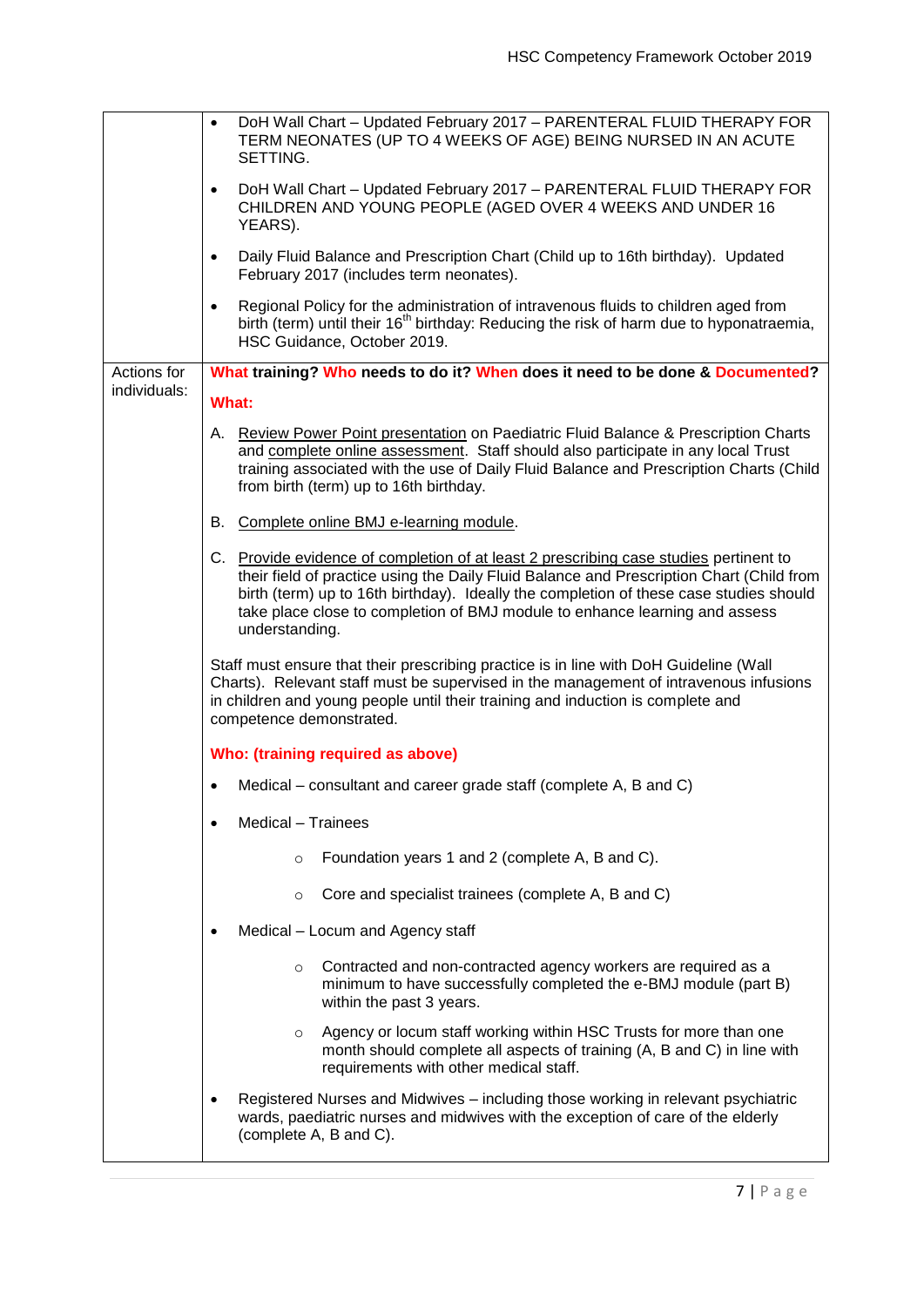|                              | Nursing – Agency. The same principles apply to nurses from agency organisations<br>$\bullet$<br>as to locum and agency medical staff.                                                                                                                                                      |
|------------------------------|--------------------------------------------------------------------------------------------------------------------------------------------------------------------------------------------------------------------------------------------------------------------------------------------|
|                              | Registered Pharmacy Staff (except Victoria Pharmaceuticals) (complete A, B and C).<br>$\bullet$                                                                                                                                                                                            |
|                              | All pharmacy staff should also be aware of their own Trust pharmacy department's<br>policy or Standard Operating procedure (SOP) for the supply of fluids containing<br>sodium chloride 0.18%                                                                                              |
|                              | Operating department assistants (complete A, B and C).<br>$\bullet$                                                                                                                                                                                                                        |
|                              | When:                                                                                                                                                                                                                                                                                      |
|                              | At Induction                                                                                                                                                                                                                                                                               |
|                              | All new staff should complete all three components of training (A, B and C) during their<br>induction period. Existing staff who have not yet completed all components should do so<br>as early as possible and submit evidence of such to their line manager.                             |
|                              | Ongoing                                                                                                                                                                                                                                                                                    |
|                              | Thereafter all staff (as outlined above) should revisit the training (A, B and C) once every<br>three years as a minimum. Evidence of completion should be submitted to the<br>appropriate line manager, e.g. during annual appraisal.                                                     |
|                              | <b>Documentation:</b>                                                                                                                                                                                                                                                                      |
|                              | Evidence of completion of required training should be submitted to the appropriate<br>$\bullet$<br>line manager e.g. during annual appraisal.                                                                                                                                              |
|                              | Medical trainees should provide evidence of completion of A, B and C to their<br>$\bullet$<br>employing organisation as required.                                                                                                                                                          |
| Actions for<br><b>Trusts</b> | <b>Supporting training</b>                                                                                                                                                                                                                                                                 |
|                              | All staff noted above should have access to BMJ e-learning module and resources<br>$\bullet$<br>as listed in this and be facilitated to participate in training associated with the use of<br>Daily Fluid Balance and Prescription Charts (Child from birth (term) up to 16th<br>birthday. |
|                              | Trust education departments should ensure that trainees and new staff are<br>signposted to education resources on hyponatraemia at Trust, local and specialty<br>induction.                                                                                                                |
|                              | All staff who need to, should be advised on the timeframe for completion of training<br>$\bullet$<br>as outlined above and timeframe to refresh skills and knowledge (Trusts may wish to<br>increase the frequency of refresher training for some cohorts of staff).                       |
|                              | Clear instructions should be provided for staff who have difficulty in completing<br>$\bullet$<br>module/case studies, on how to access further educational support and input locally.                                                                                                     |
|                              | Relevant staff should have access to relevant courses provided by the Clinical<br>$\bullet$<br>Education Centre (CEC).                                                                                                                                                                     |
|                              | <b>Clinical practice</b>                                                                                                                                                                                                                                                                   |
|                              | Relevant staff must be supervised in the management of intravenous infusions in<br>$\bullet$<br>children and young people until their training and induction is complete and<br>competence demonstrated.                                                                                   |
|                              | Trusts should ensure that locum Doctors who have not completed the e-BMJ module                                                                                                                                                                                                            |